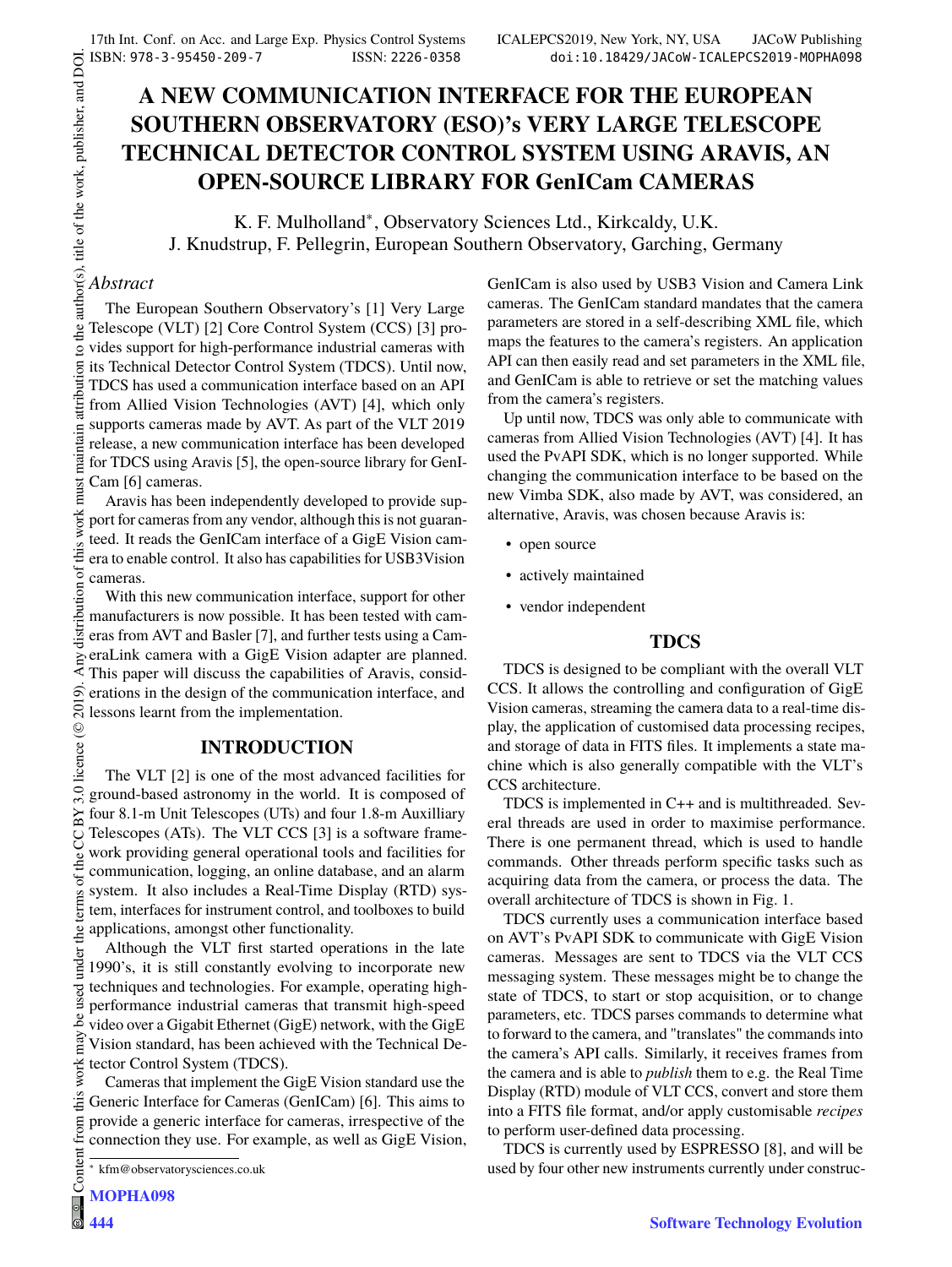17th Int. Conf. on Acc. and Large Exp. Physics Control Systems ICALEPCS2019, New York, NY, USA JACoW Publishing ISBN: 978-3-95450-209-7 ISSN: 2226-0358 doi:10.18429/JACoW-ICALEPCS2019-MOPHA098



Figure 1: The internal architecture of TDCS. Solid lines represent data transfer, and dashed lines represent communication.

tion: NIRPS [9], SoXS [10], MOONS [11], and ERIS [12]. In addition, METIS [13] will use a product derived from TDCS on the Extremely Large Telescope.

ESPRESSO is capable of using light from up to four of the VLT's UTs. The light from each UT is monitored by two technical cameras, each of which are connected to a tiptilt mount, to automatically apply stabilisation. One further technical camera is used as an exposure meter.

#### **ARAVIS**

Aravis [5] is an open-source library for GenICam-based cameras. It is based on glib/gobject [14, 15] and implemented in C. It is actively maintained and has an active community. It is released under the LGPL v2+.

Aravis implements the GigE Vision and USB3 protocols used by high-performance industrial cameras. As well as the library, Aravis includes some basic tools, a basic ethernet camera simulator, and a simple video viewer. One of the tools which may be particularly useful is arv-tool-<version>. This is a command-line tool which allows viewing and setting of camera parameters.

### **IMPLEMENTATION**

The Aravis-based interface is implemented as a C++ class, which inherits from the TDCS base communication interface class. The interface is responsible for implementing virtual functions defined in its parent class.

The design of the new communication interface is the same as the previous PvAPI-based interface and is shown in Fig. 2. A separate thread for receiving frames is used to maximise performance and maintain responsiveness while waiting for data to be acquired. Frames are also checked for errors in this thread, and a struct is used to store the frame along with pertinent information. This is then passed back to the communication interface class in the Acquisition Thread.



Figure 2: How the communication interface receives frames from the camera (solid lines), and passes commands and configuration changes to the camera (dashed lines).

The camera is queried for its parameters upon achieving a successful connection. In the XML file describing the camera parameters, there is a special node named "Root", from which every other node can be found. Each node can be queried to test if it is a category or a feature, so the nodes are iterated through, and for each category node, its children are then also iterated. A map is used to record parameter information along with a string key, for each feature node (Fig. 3).

| Vendor | Parameter name map |                      |
|--------|--------------------|----------------------|
| AVT    | Generic name       | Vendor-specific name |
|        | GenName1           | AVTName1             |
|        | GenName2           | AVTName2             |
|        |                    |                      |
| Basler | Generic name       | Vendor-specific name |
|        | GenName1           | BaslerName1          |
|        | GenName2           | BaslerName2          |
|        |                    |                      |

Figure 3: A representation of the C++ maps used to store variable parameter names for different vendors. Adding more vendors is simply a case of adding another entry into the top-level map.

As discussed above, moving from AVT's PvAPI SDK to Aravis allows to use not only AVT cameras, but will also allow the use of cameras from other manufacturers in the future. Currently, the communication interface has been tested with cameras from Allied Vision and a Basler acA1300- 30gm camera. While the GenICam Standard mandates a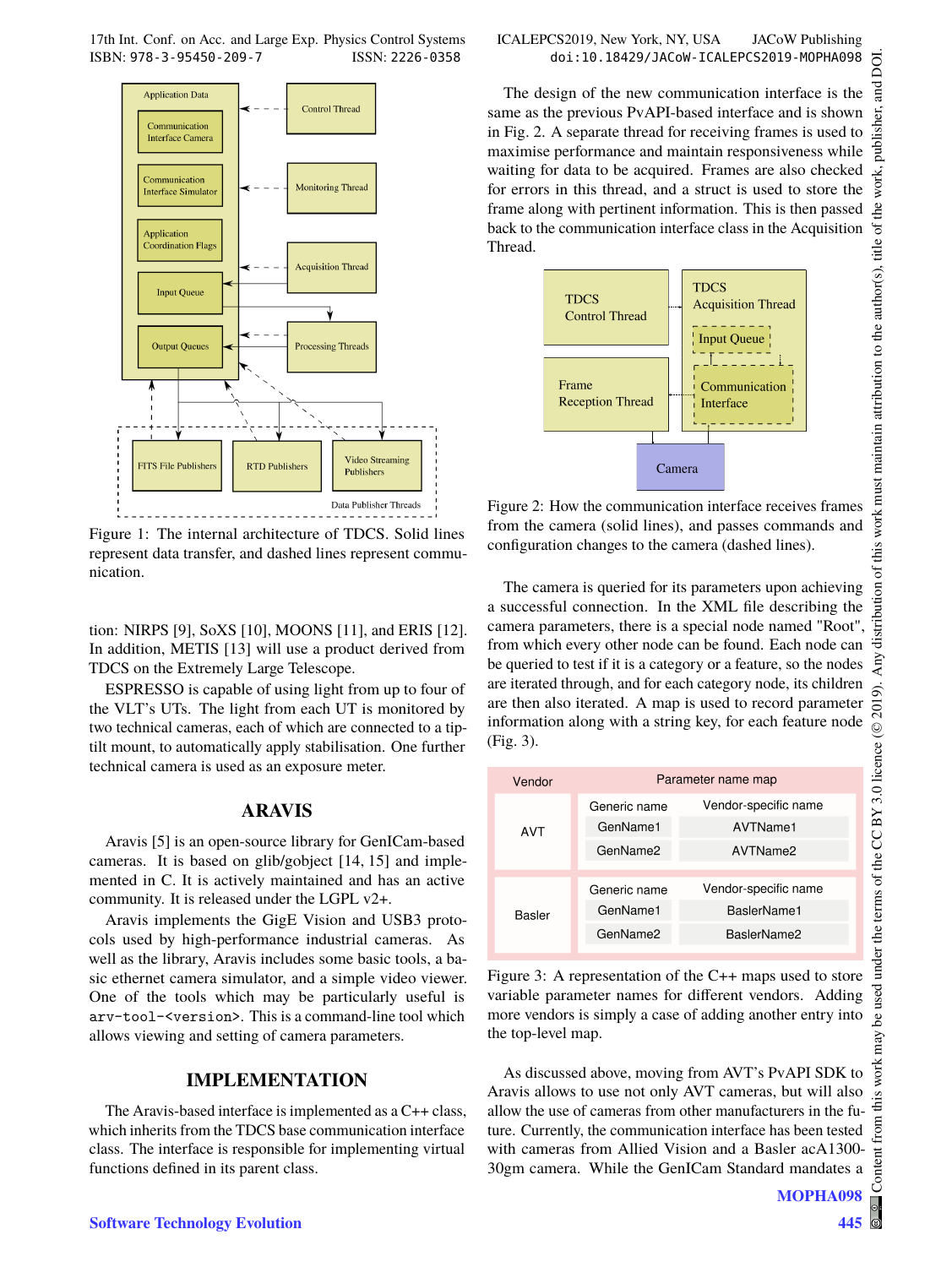17th Int. Conf. on Acc. and Large Exp. Physics Control Systems ICALEPCS2019, New York, NY, USA JACoW Publishing ISBN: 978-3-95450-209-7 ISSN: 2226-0358 doi:10.18429/JACoW-ICALEPCS2019-MOPHA098

and DOI.  $\odot$  2019). Any distribution of this work must maintain attribution to the author(s), title of the work, publisher, and DOI. common *format* for camera parameters, it does not necespublisher. sarily mandate e.g. the parameter *names*. Therefore, the communication interface uses C++ maps for the parameters which are known to be variable, dependant on manufacturer. work, A top-level map uses the vendor name as the *key*, and another map as the *value*. The bottom-level maps use the same, of the generic, names as *keys* and the vendor-specific names as the *values*. As support for more manufacturers is required, these author(s), title maps can easily be expanded.

## **BENCHMARKING**

The new, Aravis-based, communication interface has been benchmarked in order to compare it to the old, PvAPI-based, communication interface. Four tests were run for each communication interface. The tests were written in Python, and involved sending messages to the TDCS control process, via the CCS messaging system, to change state and perform commands. The time taken for each test was measured using the Linux system command *time* [16]. CC BY 3.0 licence ( $@$  2019). Any distribution of this work must maintain

The tests performed the following:

the  $\Omega$ 

attribution

- 1. Change state to Off, then Standby, then Online; start and then stop acquisition; change state to Standby, then Off
- 2. Change state to Off, then Standby, then Online; start acquisition, publish a frame, and then stop acquisition; change state to Standby, then Off
- 3. Change state to Off, then Standby, then Online; start acquisition, acquire six frames, and then stop acquisition; change state to Standby, then Off
- 4. Change state to Off, then Standby, then Online; start acquisition, and acquire a frame; send a command to change the exposure time to 0.2 s; acquire another frame, and then stop acquisition; change state to Standby, then Off

where the state Off means that there is no active connection with the camera and no threads for publishing or processing data are running; the state Standby means that there is an active connection with the camera but only the control thread is running, and the state Online means that there is an active connection with the camera and all TDCS threads are running.

As seen in Fig. 4, the new communication interface ran each test around 1.5 s faster than the old communication interface. It is therefore likely that there will not be a negative impact on performance of the overall TDCS by changing to the new Aravis-based communication interface.

## **CONCLUSION AND FURTHER WORK**

A new communication interface has been implemented for the VLT's TDCS, which controls technical detectors over a Gigabit Ethernet connection. The new communication interface is based on Aravis, an open-source, glib/gobject-based

**446**



Figure 4: Benchmarking results, showing the average time taken for four different tests to be run, in seconds, for the old, PvAPI-based, communication interface (solid blue circles), compared to the new, Aravis-based, communication interface (solid red squares). The standard deviation of each measurement is also shown.

library for communication with GigE Vision and USB3 Vision cameras. It has been tested with cameras manufactured by Allied Vision Technologies and Basler. Benchmarking results indicate that the new communication interface should not negatively impact performance.

The new communication interface is being released with the 2019 version of the VLT software. It is planned to add support for more camera manufacturers, and to explore if a CameraLink camera (perhaps using a GigE converter) could be supported. New versions of Aravis have already been released since development began, and upgrading to a newer version of Aravis will occur for VLT's 2020 release.

Testing will occur at the VLT in October 2019, after which ESPRESSO will be migrated to use the new communication interface.

#### **REFERENCES**

- [1] European Southern Observatory, https://www.eso.org
- [2] Very Large Telescope, https://www.eso.org/public/unitedkingdom/ teles-instr/paranal-observatory/vlt/
- [3] Central Control Software, https://www.eso.org/projects/vlt/sw-dev/ wwwdoc/FEB2007/VLT-MAN-ESO-17210-0619/Output/ Introduction.html
- [4] Allied Vision Technologies, https://www.alliedvision.com/en/
- [5] The Aravis Project, https://wiki.gnome.org/Projects/Aravis
- [6] The Generic Interface for Cameras, EMVA, https://www. emva.org/standards-technology/genicam/
- [7] Basler, https://www.baslerweb.com/en/

the

terms of

 $the<sub>1</sub>$ under<sup>-</sup>

used \_e